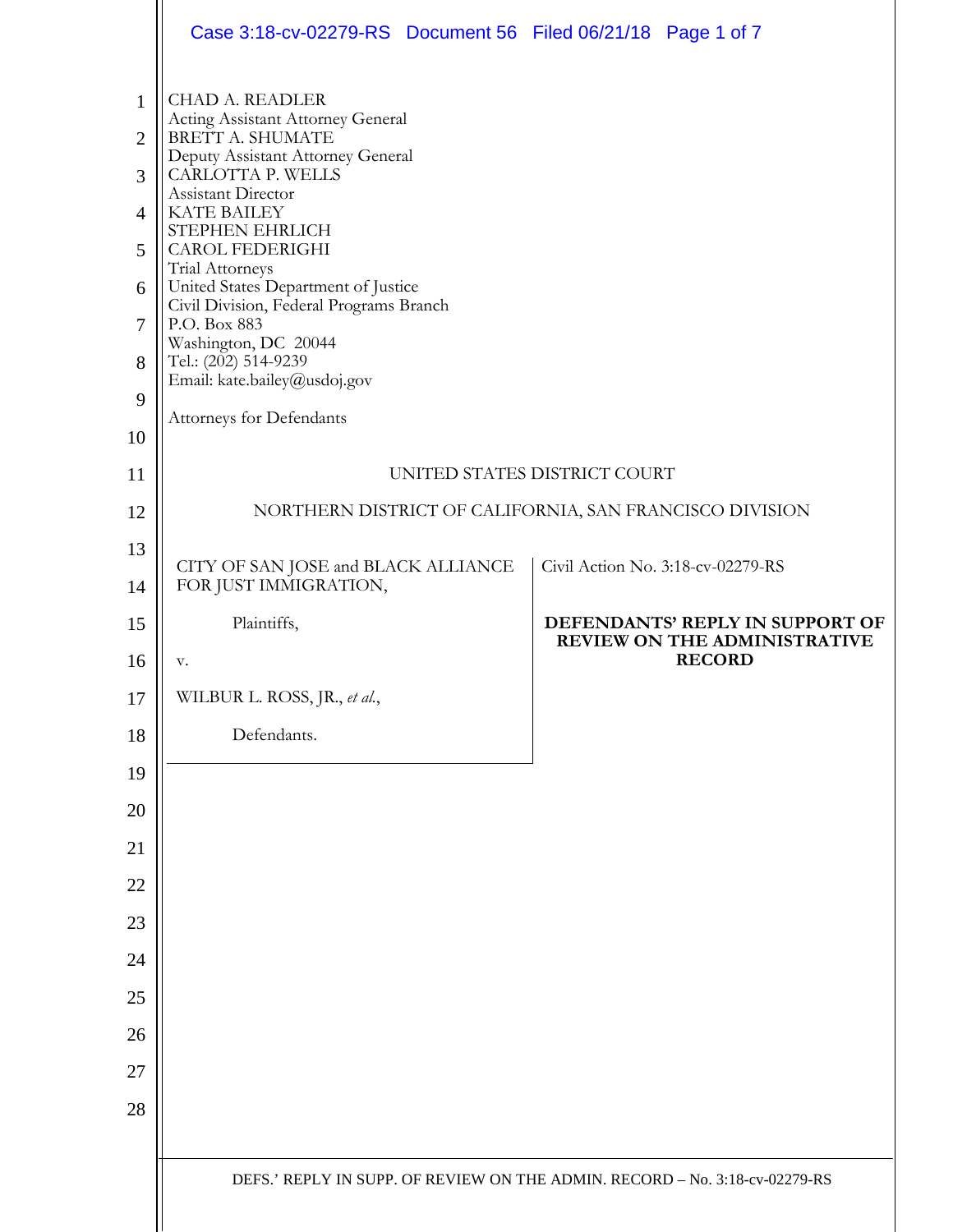#### Case 3:18-cv-02279-RS Document 56 Filed 06/21/18 Page 2 of 7

1

## **INTRODUCTION**

2 3 4 Plaintiffs' motion to engage in discovery beyond the administrative record is premised on a fundamental misunderstanding of the nature and scope of judicial review in challenges to agency action under the Administrative Procedure Act ("APA").

5 6 7 8 9 10 11 12 13 14 As explained in Defendants' memorandum supporting review on the administrative record, it is black-letter administrative law that where, as here, there is a "contemporaneous explanation" for an agency's decision, its validity "must … stand or fall on the propriety of that finding." *Camp v. Pitts*, 411 U.S. 138, 143 (1973) (per curiam). "The task of the reviewing court is to apply the appropriate APA standard of review to the agency decision based on the record the agency presents to the reviewing court." *Fla. Power & Light Co. v. Lorion*, 470 U.S. 729, 743-44 (1985) (citation omitted). "If that finding is not sustainable on the administrative record made, then the … decision must be vacated and the matter remanded to [the agency] for further consideration" because "the focal point for judicial review should be the administrative record already in existence, not some new record made initially in the reviewing court." *Camp*, 411 U.S. at 142-43 (citation omitted).

15 16 17 18 19 20 21 22 23 24 Here, the decision to reinstate a citizenship question on the decennial census is not subject to judicial review in the first place: Plaintiffs lack standing to maintain this action, and review of the Secretary's decision is barred by both the political question doctrine and the fact that the Census Act commits the form and content of the census to the Secretary's discretion by law. Defendants nonetheless have produced a 1,300+ page administrative record that includes all of the non-privileged documents that were directly or indirectly considered by the decisionmaker. If Plaintiffs believe that that record is inadequate to support the agency's decision, then the next step is not to expand the basis for this Court's review to include documents never even considered by the decisionmaker or testimony probing the minds of agency officials—it is instead for Plaintiffs to file a merits brief asking that the decision be set aside. *See Camp*, 411 U.S. at 143.

25 26 27 28 To be sure, supplementation of an administrative record may be appropriate in some instances—namely, upon a "strong showing" that the agency has acted in bad faith, *Citizens to Preserve Overton Park, Inc. v. Volpe*, 401 U.S. 402, 420 (1971), or where it is "clear" that the decisionmaker relied on documents outside the administrative record, *Havasupai Tribe v. Robertson*, 943 F.2d 32, 34 (9th Cir. 1991). But Plaintiffs have not come close to satisfying their burden to demonstrate bad faith here,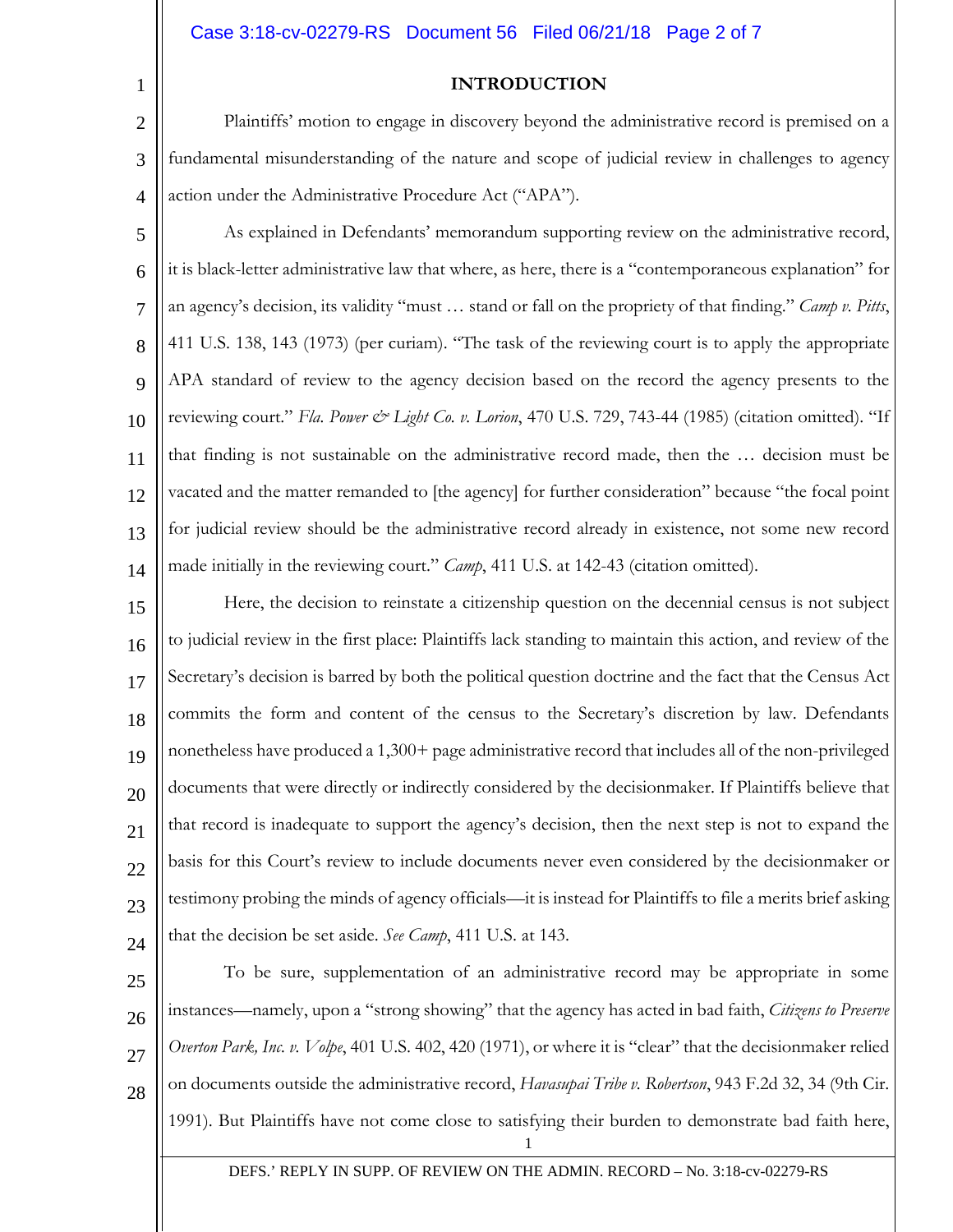## Case 3:18-cv-02279-RS Document 56 Filed 06/21/18 Page 3 of 7

1 2 3 4 5 6 7 8 9 10 11 and they identify no nonprivileged document actually considered by the decisionmaker that was not included in the administrative record. Nor could Plaintiffs satisfy the basic rationale underlying these exceptions: that the administrative record produced by the agency reflects "such [a] failure to explain administrative action as to frustrate effective judicial review." *Camp*, 411 U.S. at 142-43. To the contrary, the Secretary's decision memo, and the documents on which he based that decision, set forth his reasoning in great detail. Plaintiffs may disagree with the Secretary's rationale, but they cannot credibly claim that additional information is needed to *understand* it. Because Plaintiffs fail to meet their burden to demonstrate bad faith or provide clear evidence that any nonprivileged document was wrongly withheld—much less to show that the record is so bare that it somehow frustrates judicial review—the Court should deny Plaintiffs' motion and review the agency's decision, if at all, on the record it has provided.

12

#### **ARGUMENT**

13 14 15 16 17 18 19 20 21 22 23 Defendants certified and lodged an administrative record consisting of all non-privileged documents considered by the Secretary in deciding whether to reinstate a citizenship question on the decennial census. *See* AR 1-1,321. That record amply explains the basis for the agency's decision, and Plaintiffs could not credibly contend otherwise. Plaintiffs' alternative conception of the proper contents of the record—to include documents that were never considered by the decisionmaker, that are deliberative or otherwise privileged, and, most significantly, "communications with the White House"—bears no resemblance to any traditional or recognized definition of an administrative record and therefore should be squarely rejected. Indeed, both Plaintiffs' motion and their discovery request attempt to transform the proper definition of an administrative record into a wish-list of materials they would like the government to produce—whether or not those documents and communications actually form part of the record for the decision under review (or even exist).

- 24
- 25

26 27

28

As an initial matter, Plaintiffs' contention that they may obtain discovery on the basis of a less "stringent" showing than that required by *Overton Park* because "[t]here have been no administrative findings here—there was no hearing and no decision by an administrative law judge," is specious. Pls.' Mot. to Expand AR, ECF No. 48, at 8 (hereinafter "Pls.' Mot."). The "authority" cited for this proposition, *Nat'l Nutritional Foods Ass'n v. Food and Drug Admin.*, 491 F.2d 1141 (9th Cir. 1974), contains no such holding; to the contrary, that decision relied on *Overton Park* to deny discovery

2

DEFS.' REPLY IN SUPP. OF REVIEW ON THE ADMIN. RECORD – No. 3:18-cv-02279-RS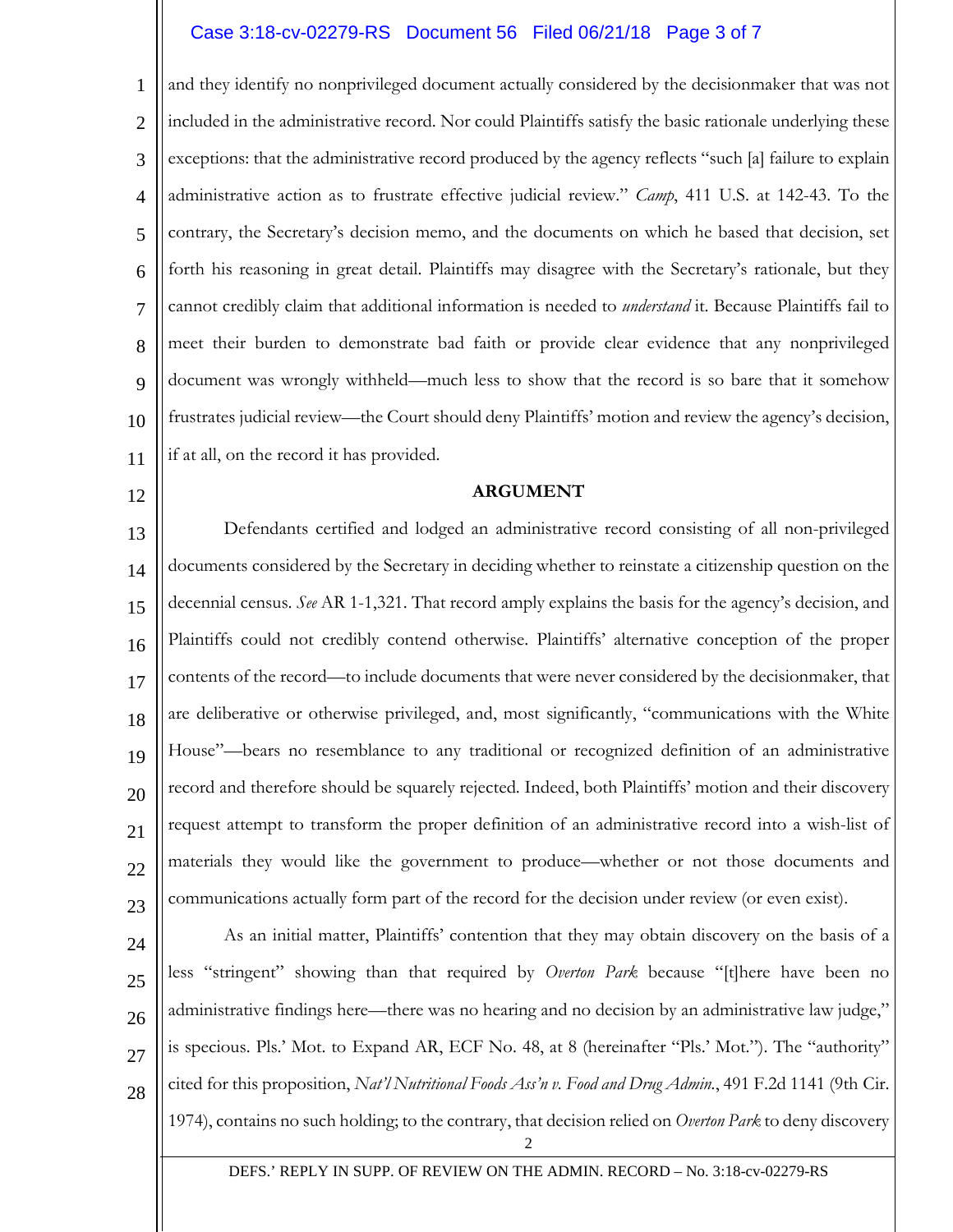# Case 3:18-cv-02279-RS Document 56 Filed 06/21/18 Page 4 of 7

1 2 3 4 5 6 and affirmed that "effective government requires" the court to afford the agency the presumption of regularity "absent the most powerful preliminary showing to the contrary," *id.* at 1146. Plaintiffs' assertion that there are "no administrative findings here," Pls.' Mot. 8, is disingenuous, given the length and depth of the Secretary's decision memo setting forth his findings. And in any event, the absence of formal *adjudicative* agency proceedings does not, as Plaintiffs suggest, lessen their burden to demonstrate bad faith.

7 8 9 10 11 12 13 14 15 16 17 18 Plaintiffs are equally misguided in citing *Public Power Council v. Johnson*, 674 F.2d 791, 795 (9th Cir. 1982), for the proposition that discovery should be permitted "when a petitioner alleges bad faith and is 'unable to develop and present' the claim without further discovery." Pls.' Mot. at 6. That decision permitted discovery on a showing that "[o]rdinarily … might not be sufficient to justify a discovery order" based on "compelling reasons" specific to "*the case before us*," unrelated to the petitioners' allegations of bad faith. *Pub. Power Council*, 674 F.2d at 794-95 (emphasis added). Plaintiffs here quote, out of context, a later statement of the court confirming that, *even though* "petitioners have not met th[e] burden" to demonstrate bad faith under *Overton Park*, they also could seek discovery related to their allegations of bad faith given that discovery already was warranted under other exceptions. *Id.* at 795. The court did not, as Plaintiffs claim, hold that discovery is proper anytime a plaintiff needs such evidence to develop and present a claim of improper agency behavior or motivation. Pls.' Mot. at 6.

19 20 21 22 23 24 25 26 This Court should afford the agency the presumption of having properly designated the administrative record "absent clear evidence to the contrary." *Cook Inletkeeper v. EPA*, 400 F. App'x 239, 240 (9th Cir. 2010) (internal quotation and citation omitted). To overcome this presumption, it is not enough merely to cast aspersions at the agency's motives, *see* Pls.' Br. 9 (alleging that "the AR itself suggests that Ross's decision … was based on a plainly unlawful motive, *i.e.*, to avoid making an 'actual Enumeration'"), or to suggest that the record is incomplete because its contents fall short of Plaintiffs' capacious imaginations, *see id.* (complaining of the lack of White House communications).<sup>[1](#page-3-0)</sup> Rather, a "[p]laintiff must present 'well-nigh irrefragable proof' of bad faith or

<span id="page-3-0"></span>3 27 28 Ξ <sup>1</sup> Considering that the administrative record includes more than 1300 pages of various types of material, encompassing that which does *not* support the ultimate decision, Plaintiffs' complaint that the record lacks "any substantive material other than the short summaries regarding Defendant Ross's meetings with stakeholders," makes little sense. Pls.' Mot. 9.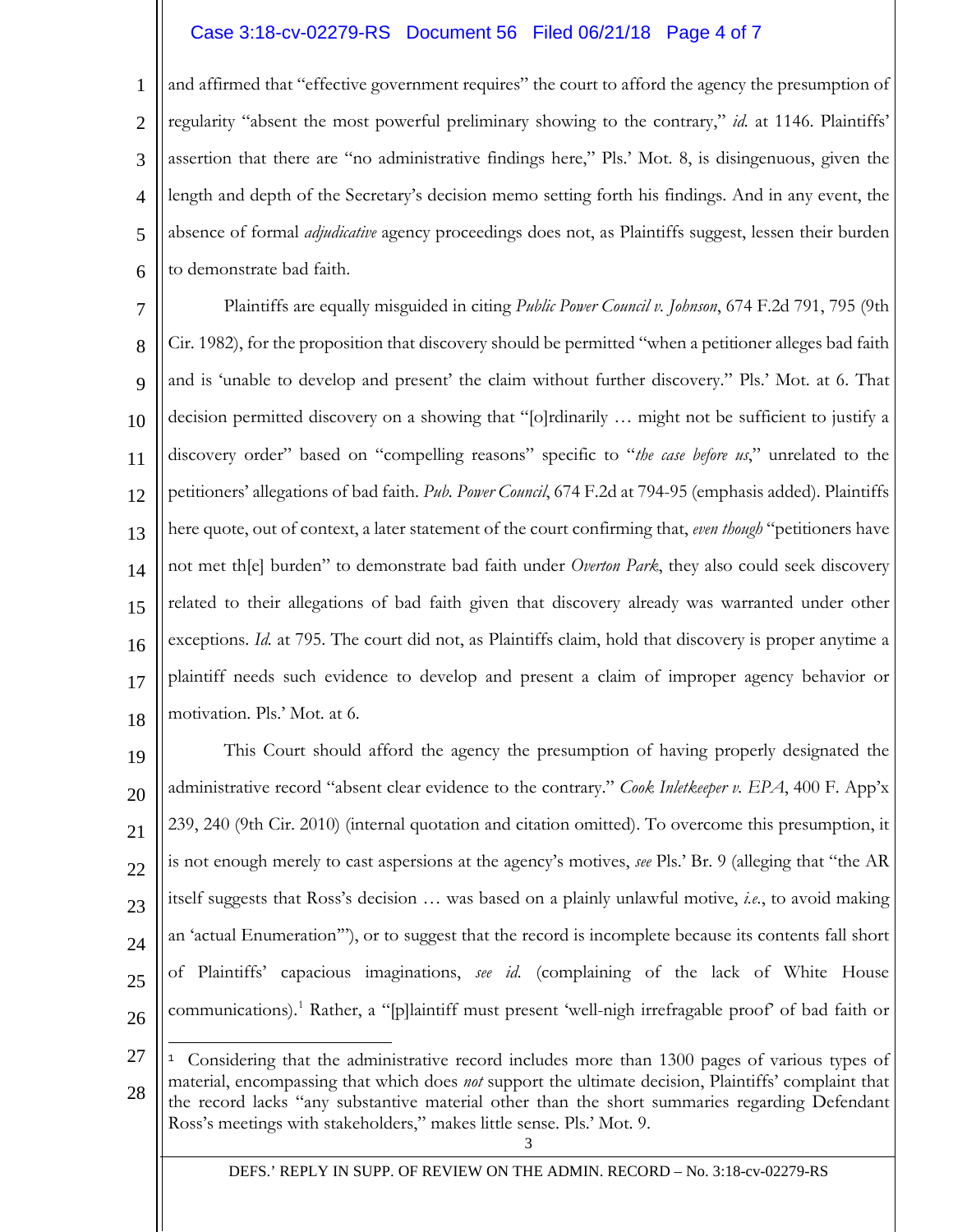## Case 3:18-cv-02279-RS Document 56 Filed 06/21/18 Page 5 of 7

1

2

bias on the part of government officials," to overcome the presumption that the agency discharged its duties in good faith. *Adair v. England*, 183 F. Supp. 2d 31, 60 (D.D.C. 2002) (citations omitted).

3 4 5 6 7 8 9 10 11 12 13 14 15 16 17 18 19 20 21 22 Specifically, Plaintiffs' contention that isolated, unsolicited communications from Kris Kobach demonstrate bad faith on the part of Secretary Ross misses the mark. Pls.' Mot. 4 (citing A.R. 763-64). For one thing, Plaintiffs' assertion that, following these communications, "Ross concluded that the proper course of action was to include the exact question that Messrs. Kobach and Bannon had requested," Pls.' Mot. 2, is flatly incorrect. Kobach advocated inclusion of a question asking non-citizens for information on their immigration *status*, *see* A.R. 764, but the Secretary rejected that request and opted instead to include the same question that has been asked on the American Community Survey since 2005. *See* https://www2.census.gov/programs-surveys/acs/ methodology/questionnaires/Quest05to06.pdf. And Kobach's stated opinion that a lack of citizenship data for the entire U.S. population "leads to the problem that aliens … are still counted for congressional apportionment purposes," *id.* at 764, does not, as Plaintiffs argue, "suggest that Ross's decision to include the citizenship question was based on a plainly unlawful motive, *i.e.*, to avoid making an 'actual Enumeration' of the population," Pls. Mot. 9. Kobach's rationale for contacting the Secretary cannot be imputed to the Secretary. Nothing in the record remotely suggests that Ross shares Kobach's view on the proper basis for apportionment—much less that he does not intend to perform a person-by-person count of the population—notwithstanding the fact that Ross's "actual subjective motivation … is *immaterial* as a matter of law—unless there is a showing of bad faith or improper behavior." *In re Subpoena Duces Tecum on the Office of the Comptroller of the Currency*, 156 F.3d 1279, 1279-80 (D.C. Cir. 1998) (emphasis added). Plaintiffs' insistence that, standing alone, evidence of outreach to the Secretary by a state official establishes bad faith is unpersuasive.

23 24 25 26 27 28 Moreover, even if Kobach reached out to the Secretary at the request of the President or his staff, such communications are neither improper nor evidence of bad faith. Interactions and consultations between the President and high-ranking members of the Executive Branch are not only commonplace, but entirely appropriate, and do not change the relevant analysis here. "The authority of the President to control and supervise executive policymaking is derived from the Constitution … Our form of government simply could not function effectively or rationally if key executive policymakers were isolated from each other and from the Chief Executive." *Sierra Club v. Costle*, 657

4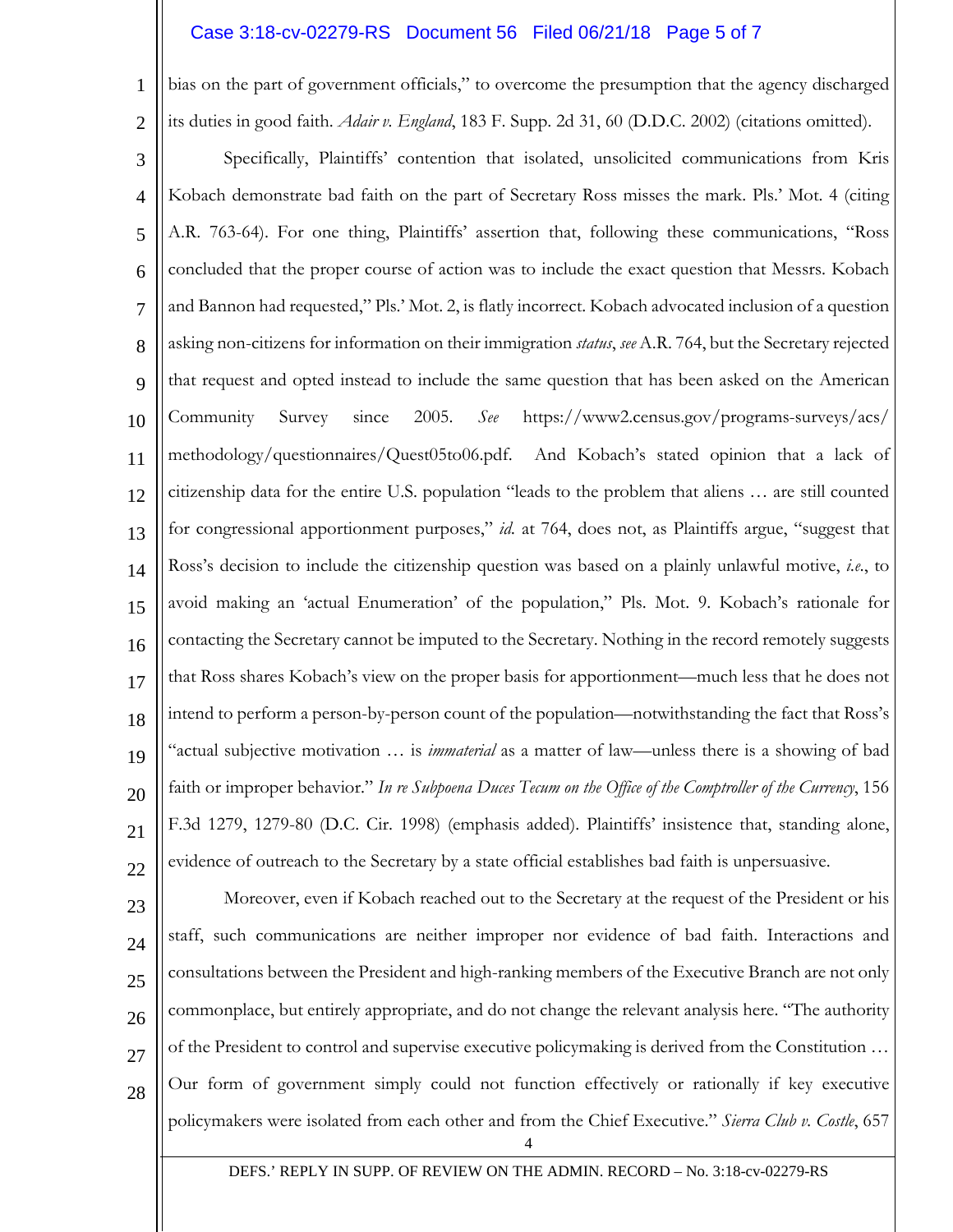# Case 3:18-cv-02279-RS Document 56 Filed 06/21/18 Page 6 of 7

1 2 3 4 5 6 7 F.2d 298, 406-07 (D.C. Cir. 1981) (recognizing that "courts [must] tread with extraordinary caution in mandating disclosure" of Presidential communications with Executive officials). And there is nothing untoward in an agency decisionmaker then exercising independent judgment to make a decision on the stated basis—*even if* additional motivations may be present—as long as the decision may be sustained on the articulated rationale. *See id.* at 407 (explaining that record review does not require disclosure of White House communications in informal rulemaking setting because any decision "must have the requisite factual support in the rulemaking record").

8 9 10 11 12 13 14 15 16 17 18 19 20 21 22 23 24 25 And Plaintiffs' more general suggestion that the administrative record "is facially incomplete" because it lacks "communications with the White House," i.e., the internal deliberations of Executive Branch officials, is deeply flawed. Pls.' Mot. 9. Indeed, it is widely recognized that deliberative and other privileged materials are not properly considered part of an administrative record, and thus need not be included or set forth on a privilege log. *See San Luis Obispo Mothers for Peace v. Nuclear Regulatory Comm'n*, 789 F.2d 26, 44-45 (D.C. Cir. 1986 (en banc). Plaintiffs' argument rests on the incorrect premise that privileged materials, including such communications, are part of an administrative record in the first instance.<sup>[2](#page-5-0)</sup> *Id*. But the Ninth Circuit, like every other court of appeals, has not held that privileged materials must be included as part of an administrative record. To the contrary, the Ninth Circuit has distinguished between, on the one hand, what must properly be included in the record and, on the other, "predecisional transcripts and related documents" concerning "the internal deliberative processes of the agency [and] the mental processes of individuals agency members." *Portland Audubon Soc'y v. Endangered Species Comm.*, 984 F.2d 1534, 1549 (9th Cir. 1993) (internal citation omitted). This approach moreover accords with that taken by the other courts of appeals to have considered the question. *See, e.g.*, *San Luis Obispo Mothers for Peace*, 789 F.2d at 44-45; *Town of Norfolk v. U.S. Army Corps of Eng'rs*, 968 F.2d 1438, 1455-58 (1st Cir. 1992). Here, the communications Plaintiffs seek fall squarely within the deliberative-process privilege and, even more significantly, are subject to executive privilege, and in particular, the presidential communications privilege. Plaintiffs

26

Ξ

<span id="page-5-0"></span>27 28 <sup>2</sup> Plaintiffs' reliance on *Encino Motorcars, LLC v. Navarro*, 136 S. Ct. 2117, 2127 (2016), which considered whether an agency's regulation warranted *Chevron* deference, conflates the standard for merits review of an agency decision with record-review principles applicable to the construction of an agency record. Pls.' Mot. 9. *Encino* has nothing to do with, and provides no support for, Plaintiffs' discovery arguments.